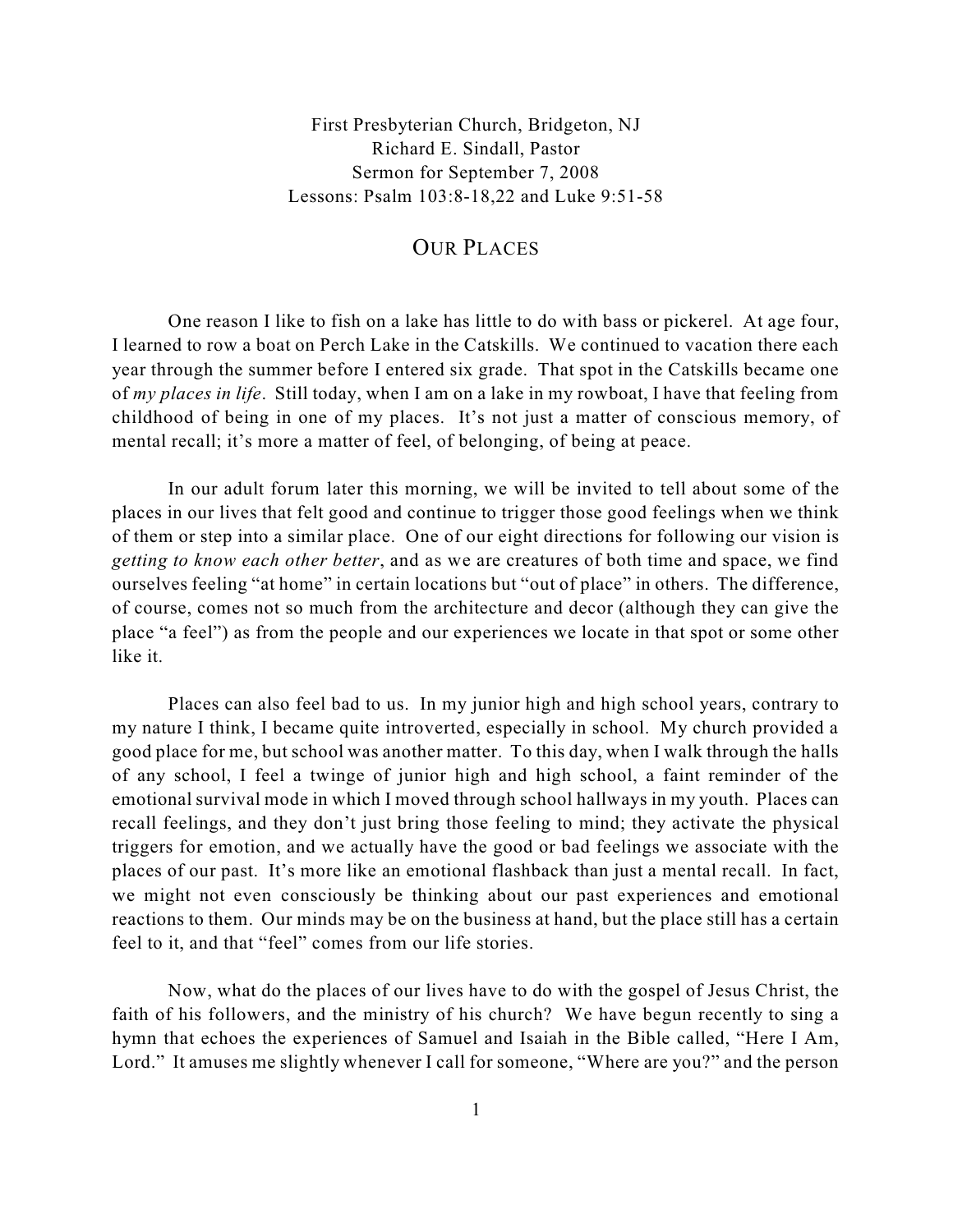answers, "Here." Well, yes, wherever you are is certainly "here" to you. To myself I am always *here* not there, and always *now* not then. God meets us in the here and now. God is eternal, but the Bible shows little concern with eternity. When Psalm 103 compares the brevity of our lives to that of the flower of the field which blooms one day and withers the next, the counterpoint is the LORD God's steadfast love which endures forever, but that steadfast love is a relational term, not just an attribute of God. It means God is there for us, and the only way God can "there for us" is to be here with us. God's dependable love is ever-present and enduring, not "eternal" in the sense of "out there" without us. What hope, what comfort, what helpful truth would the psalm have for us if it meant only that we are here today and gone tomorrow but God endures forever? What can we say to that, except, "Too bad for us," and, "How nice for God." That misunderstanding of the psalm implies what the Bible denies: a terrible detachment of God from our present joys and sorrows, a distance we cannot span.

> Sunrise, sunset, swiftly fly the years, one season following another, laden with happiness and tears<sup>\*</sup>

Jesus comes as the here-and-now embodiment of God's ever-present love for us, of God's compassion for the creatures whose lives are so short. God's understanding of us is compassion, not contempt. God comes to us to heal and give life, not to punish and destroy. True, healing can involve pain, but not for the sake of cruelty. Resetting a broken bone can be painful, as in its own deeper way can emotional therapy, but the purpose is to heal, not to hurt. Jesus is God's understanding, steadfast, redemptive love come to us in person. He confirms in the flesh what the Bible tells us, that God is ever-present for us rather than far beyond us in the eternal, unmoved by our brief joys or sorrows. And, as God is ever-present for us, then somehow (and Jesus certainly implies this) we remain ever-present to God. Jesus tells his detractors that the God of Abraham, Isaac, and Jacob is God of the living, not the dead. God's steadfast love ties us to life, to God's own life.

Jesus is the living link or bond between those who live and die and God who lives and does not die. But the message is not merely that God never dies but that God never stops loving us. We must, in time, let go of life and leave our places behind. Psalm 103 says of the beautiful but short-lived flower, "and its place knows it no more."

A few years ago, I returned briefly to Plainfield, New Jersey, where I was born and grew up. I drove to Frederick W. Cook School, which was my school from first through

From "Fiddler on the Roof" \*